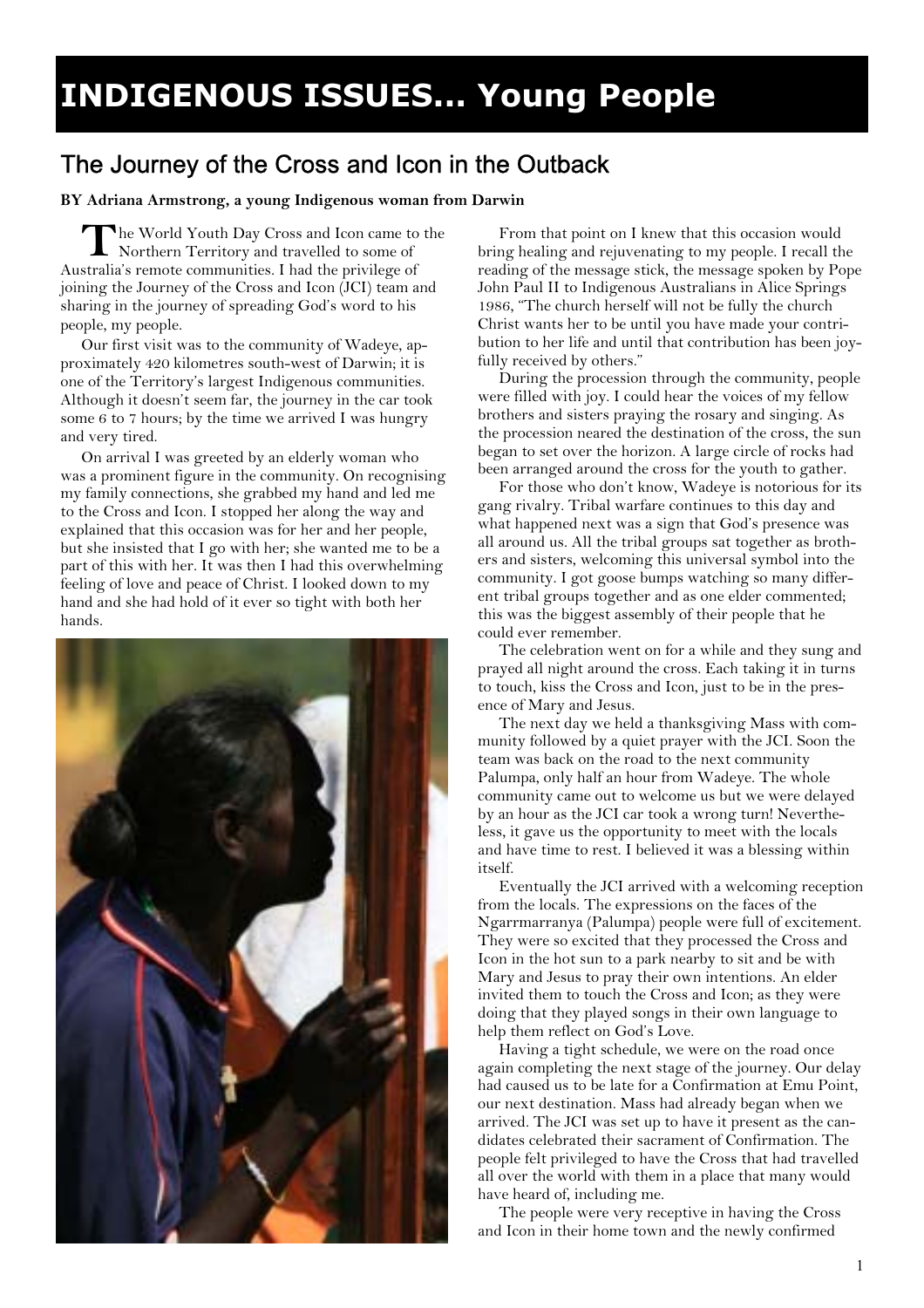candidates got the opportunity to carry the Cross around the camp site.

We slowly wrapped up and headed back on the dusty road to Daly River. While on the journey to Daly we had a singing 'Bee' in the back of the troopie. Not only did we share plenty of laughs it allowed us to bond as a team.

A warm dinner awaited us at the presbytery when arrived at Daly River about 11pm. After a little fellowship we headed to our accommodation to sleep it off and rest. We had an early morning rise to get ready for another busy day, beginning with Mass. To our surprise the Cross was a tad too big to fit in the church, so we popped up the roof and just slid it in.

The locals were amazed of how big the Cross really was and wanted know more about who and how the Cross came about. The people enjoyed having an opportunity to bring their faith to the streets Daly River as they did a small procession with cross. Many photos were taken by the locals and the children seemed to be very ecstatic about having their photo taken with the big Cross.

Seeing the Cross go on the Ghan I wondered about how many lives it has touched and how many more lives yet to come. Waving to the JCI and seeing off was a very sad moment but as I remembered impact it had on the people, it brought a smile to my face.

As I watch the JCI being packed away, I realised then that I just didn't see them as symbolic wood but as people. I saw Jesus and Mary in the communities, I saw them among the people, and I saw them in each and every one of my people. Remembering the experiences we shared in the Territory and by the little cross hanging around our necks, the JCI will be with us for all eternity.

I ask God to bless those who come to touch, kiss and see the Cross and Icon and may it open their own hearts and minds to the beauty of God's great ever lasting love for us.

#### **Adriana Armstrong's reflection and the accompanying photos from the Diocese of Darwin are used with permission.**



### **REFLECTION**

"The Gospel of our Lord Jesus Christ speaks all languages. It esteems and embraces all cultures. It supports them in everything human and, when necessary, it purifies them. Always and everywhere the Gospel uplifts and enriches cultures with the revealed message of a loving and merciful God.

"That Gospel now invites you to become, through and through, Aboriginal Christians. It meets your deepest desires. You do not have to be people divided into two parts, as though an Aboriginal had to borrow the faith and life of Christianity, like a hat or a pair of shoes, from someone else who owns them. Jesus calls you to accept his words and his values into your own culture. To develop in this way will make you more than ever truly Aboriginal."

> From the Address of John Paul II to the Aborigines and Torres Strait Islanders in Blatherskite Park, Alice Springs, November 29, 1986 Source: www.vatican.va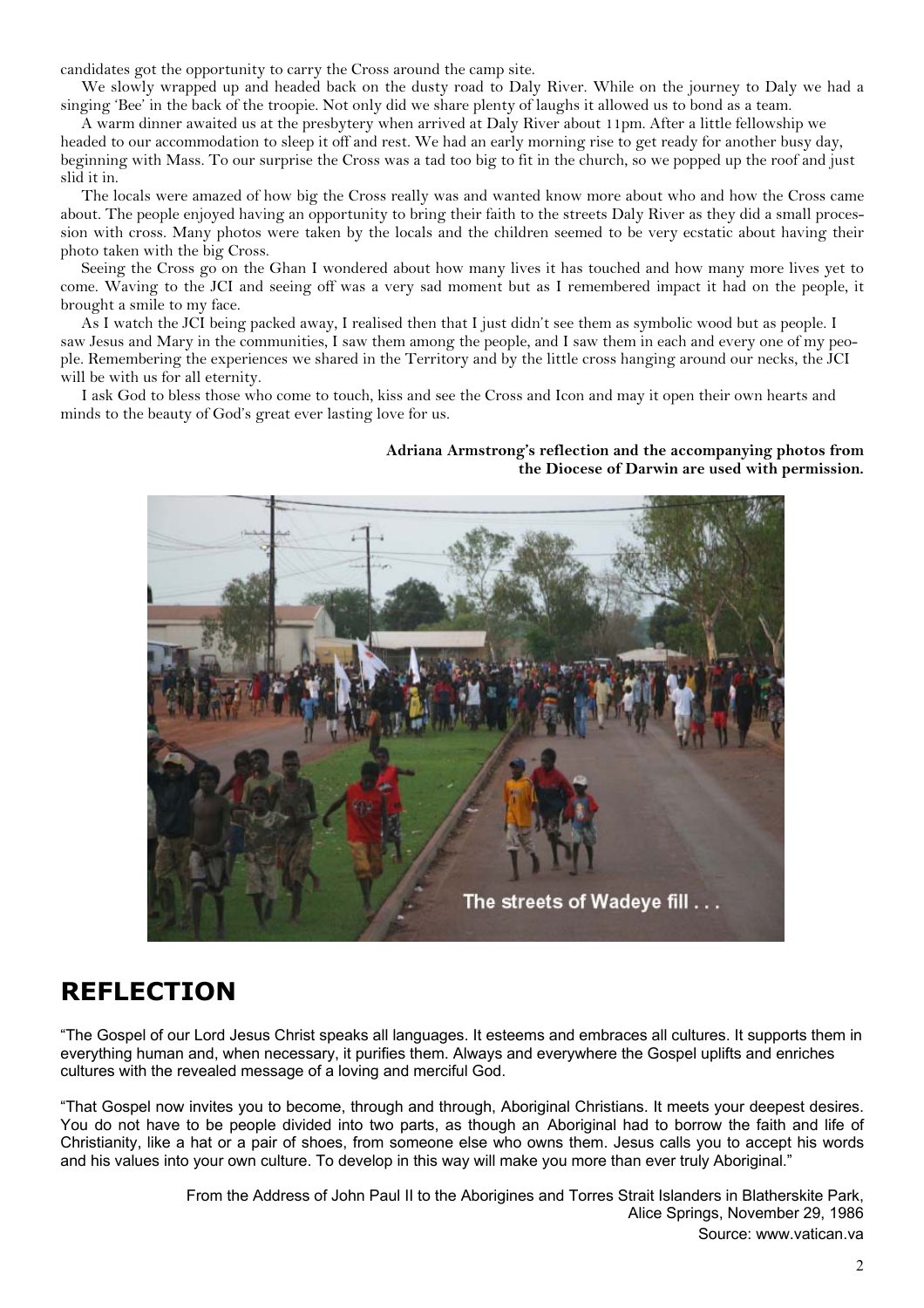## **REFLECTION**

"Friends,... what about today? What are you seeking? What is God whispering to you? The hope that never disappoints is Jesus Christ. ...You are Christ's disciples today. Shine his light upon this great city (New York) and beyond. Show the world the reason for the hope that resonates within you. Tell others about the truth that sets you free. With these sentiments of great hope in you I bid you farewell, until we meet again in Sydney in July for World Youth Day! "

> From an Address of Pope Benedict XVI at Saint Joseph Seminary, Yonkers New York, April 19, 2008 Source: www.vatican.va

## **SOME FACTS ABOUT BEING AN INDIGENOUS YOUNG PERSON IN THE NORTHERN TERRITORY**

#### **AT A GLANCE**

Full text see: "Closing the Gap of Indigenous Disadvantage, Generational Plan of Action, Northern Territory Government" www.action.nt.gov.au

#### **Education: The gap**

On average, Indigenous students achieve lower literacy and numeracy levels than other students. In the Northern Territory in 2006, under 40% of Indigenous students achieved the Year 3 reading benchmark, compared with 87% of non-Indigenous students. In 2006, only 13.5% of Northern Territory Certificate of Education recipients were Indigenous.

#### **Health: The gap**

Indigenous children in the Northern Territory are more than twice as likely as non-Indigenous children to die before the age of one. Life expectancy at birth is 16 to 20 years lower for Indigenous Territorians than non-Indigenous Territorians. Non-communicable diseases, such as heart disease, diabetes and cancer account for almost 80% of the gap between Indigenous and non-Indigenous life expectancy, with poor access to primary health care services also responsible for disparity.

#### **Safety – Alcohol and Drugs: The gap**

In 2004, more than 17% of Territorians were engaging in drinking behaviour that carries a high risk of long term harm. This compares to less than 10% of the population nationally. In 2005-2006, more than 70% of Northern Territory prison receptions were alcohol related, rising from 63% in 2000-2001.

#### **Housing: The gap**

Nearly a quarter of Indigenous people aged 15 years and over in Australia are living in overcrowded housing. This situation is most pronounced in the Northern Territory, with more than 60% of Indigenous Territorians living in overcrowded conditions. Overcrowded houses are more difficult to maintain and keep clean, and lead to increased likelihood of spread of infection and infectious diseases.

#### **Jobs: The gap**

In the Northern Territory in 2001, Indigenous labour force participation rates were lower than 40%, while unemployment was 13.6%. Based on 2001 data, it is estimated that 2000 additional jobs would need to be created per annum for 10 years to lift the Indigenous employment level in the Northern Territory to non-Indigenous levels.

#### **Safety – Child Protection: The gap**

In 2005-2006, Indigenous children nationally were four times as likely as non-Indigenous children to be the subject of abuse or neglect. On 8 August 2006, the *Board of Inquiry into the Protection of Aboriginal Children from Sexual Abuse* (the Inquiry) was established to find better ways to protect Aboriginal children in the Territory from sexual abuse. The Inquiry provided 97 recommendations detailing the actions required to combat child sexual abuse.

### **FOR ACTION**

- What do we do to encourage youth to embrace all cultures?
- What have I (my community, my parish) done to help Indigenous youth get to Sydney for World Youth Day? Some parishes and dioceses have helped with finance for Indigenous young people to be at WYD Sydney.
- Have you ever thought of assisting young Indigenous people with education? Contact your local school, TAFE college, university, boarding houses etc to find someone who needs help.
- Did you know that each campus of Australian Catholic University has an Aboriginal Support Unit, contactable through the ACU website www.acu.edu.au
- Read some Indigenous news: *The Koori Mail* www.koorimail.com *National Indigenous Times* www.nit.com.au *Living Black* http://news.sbs.com.au/livingblack
- Read about the National Indigenous Youth Movement of Australia www.niyma.org
- Pray some Indigenous prayers.